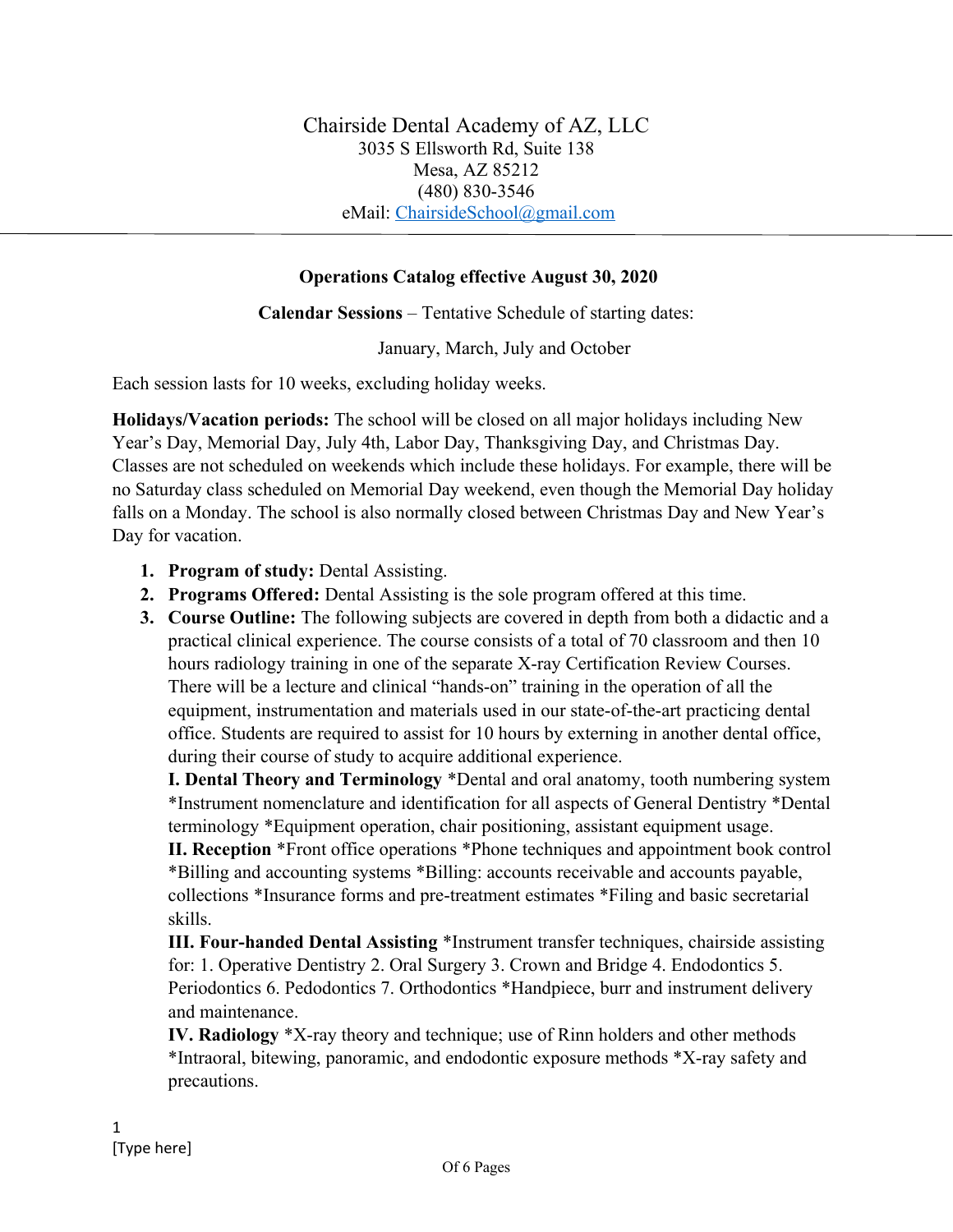**V. Impressions and Model Trimming** \*Impression materials and practice in their use, alginate mixing \*Wax bites, counter impressions and alginate study model practicing \*Model pouring and trimming.

**VI. Sterilization Techniques** \*Sterilization theory and terminology, autoclave operation \*Instrument and equipment sterilization/disinfection \*Treatment room disinfection and asepsis techniques.

**VII. Job Placement** \*Proper image, dress, and preparation for job interviews \*Resume preparation

**4. Required Books:** *Concepts in Dental Assisting*, Erickson **White Workbook**  *Dental Assisting: A Comprehensive Approach* Fourth Edition, Phinney and Halstead *Modern Dental Assisting*, 11<sup>th</sup> Edition

- **5. Payment schedules and financing options:** Students may select one or more of the following payment options and are available to all students:
- a) Payment in full of \$3,695. by credit or debit card, cash in person, or check in person and first-class mail.
- b) Down payment of at least \$500. with 10 payments without interest due at the beginning of each class session.
- c) Care Credit: please ask for current information about this.
- **6. Library resources:** Students will receive all required textbooks/computer disks upon making their initial down payment. The same materials are also available on site. There are no other library resources required.
- **7. Clinical Training/Externships:** Clinical training is provided during the course. A tenhour externship is required for graduation. Students are encouraged to extern as much as possible at another dental office during their course of study.
- **8. Student Services:** Class instructors are available to assist the students during normal class hours in any area of need. Administrative staff are available Monday through Thursday during the day. A listing of dental offices looking for employees is posted in the classroom area and is updated weekly.
- **9. Authorized Administrative Official** Monica Kirchner.
- **10. Ownership:** Chairside Dental Academy of AZ, LLC is owned jointly by Monica Kirchner, the On-site Director and Dolores Finegold, the Director of Education; 50% owners each.
- **11. Educational Delivery Systems:** Class based instruction is offered in our classroom area and consists of lectures, DVDs and PowerPoint presentations by computer. Clinical instruction is offered in the dental clinic area and includes standard dental delivery systems, radiological systems, sterilization systems, record keeping systems, and organizational systems.

## **Student Policies:**

**1. Dress Code:** informal and casual for all classroom sessions and scrubs required (no blue jeans, shorts, etc.) for volunteer "hands-on" training with actual dental patients.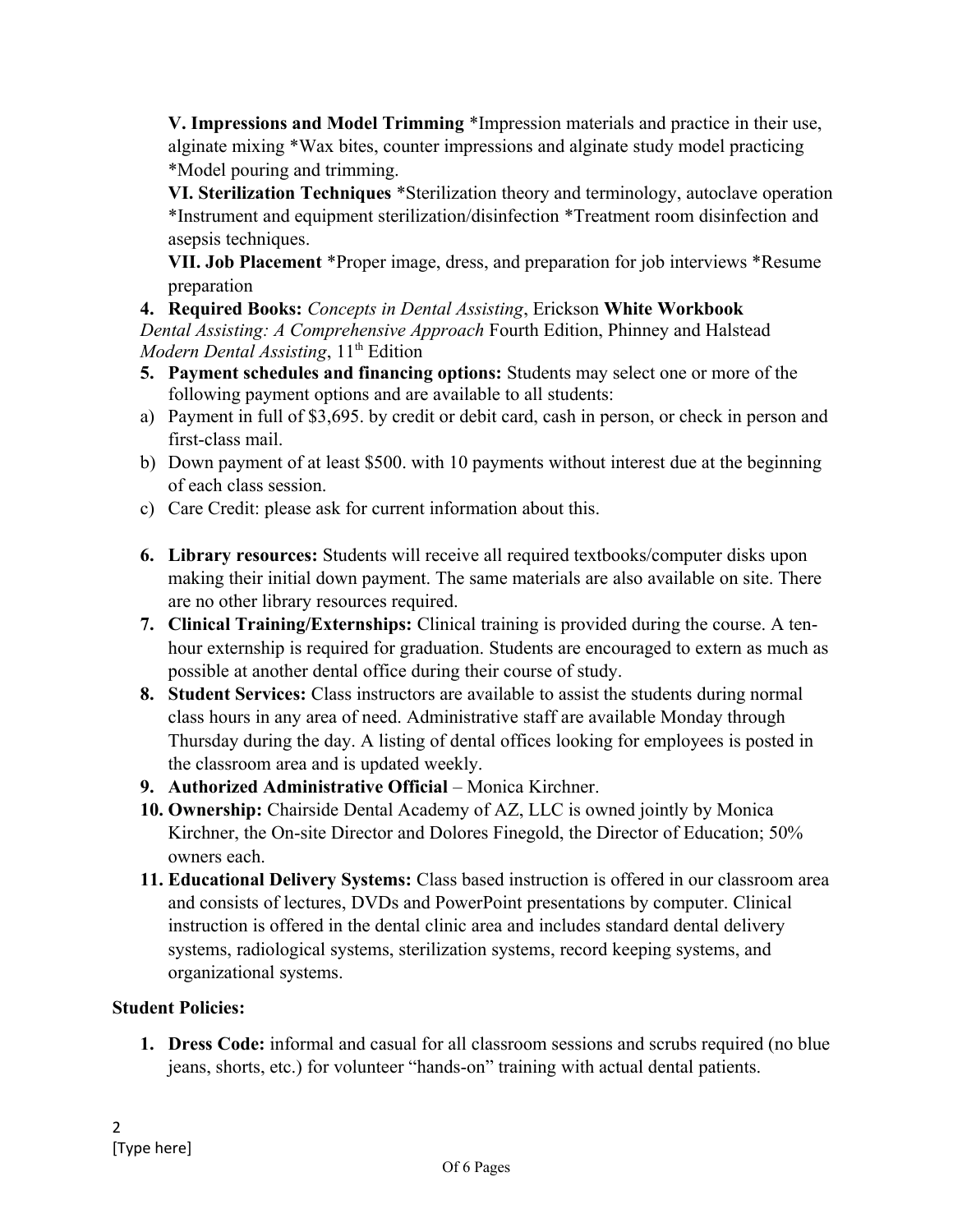- **2. Enrollment requirements:** All students must be at least 18 years of age, and able to read and write English.
- **3. Equipment/technology requirements or competencies:** Students must demonstrate a minimum level of proficiency in the use of standard dental equipment in order to graduate.
- **4. Tuition**: Tuition for Dental Assisting is \$3,695.00, which includes all books, supplies and materials used during the course of instruction, plus free registration in ONE of our X-ray Certification Review Courses.
- **5. Examinations/grades**: A mid-term and final examination will be administered to each class with the score on each exam counting for 25% of the student's final grade. A practical examination will be administered during the last class session and will count for 50% of the student's final grade. A total score of 70% will be required to graduate and receive a certificate. A student who fails to make the 70% average may retake the course again for 1/2 of the normal course fee.
- **6. Absences:** Students are required to attend all classes in order to graduate and receive a certificate. In case of emergencies or illness, 24 hours advance notice is required to classify as an excused absence. An excused absence can be made up during the next course session at no additional charge. If more than two classes are missed, the student will be dropped from the current course session. Make-up or enrollment in the next scheduled course session must be arranged with the permission of the Director of Education.
- **7. Program or course cancellation:** The school reserves the right to reschedule the program start date when the number of students enrolled is too small.
- **8. Dropouts**: If a student drops out after the first day of class a refund as explained in the student enrollment agreement is issued. If a student needs to drop out for financial or personal reasons and would like to continue in the next term, they may pick up where they left off without penalty.
- **9. Suspension/expulsion:** A student may be suspended from their course of study by the Director for missing more than two classes. A student may be expelled by the Academy for conduct considered to be unprofessional, harassing or dishonest. The student may if they desire file a grievance in accordance with the Student Grievance Procedure as outlined below. If the student desires to be reinstated, they must notify the Director in writing of their desire. The Director will respond in writing within five working days to notify the student whether or not they will be considered for readmission. If an expelled student should be readmitted, they will be required to retake the entire course at the full course fee.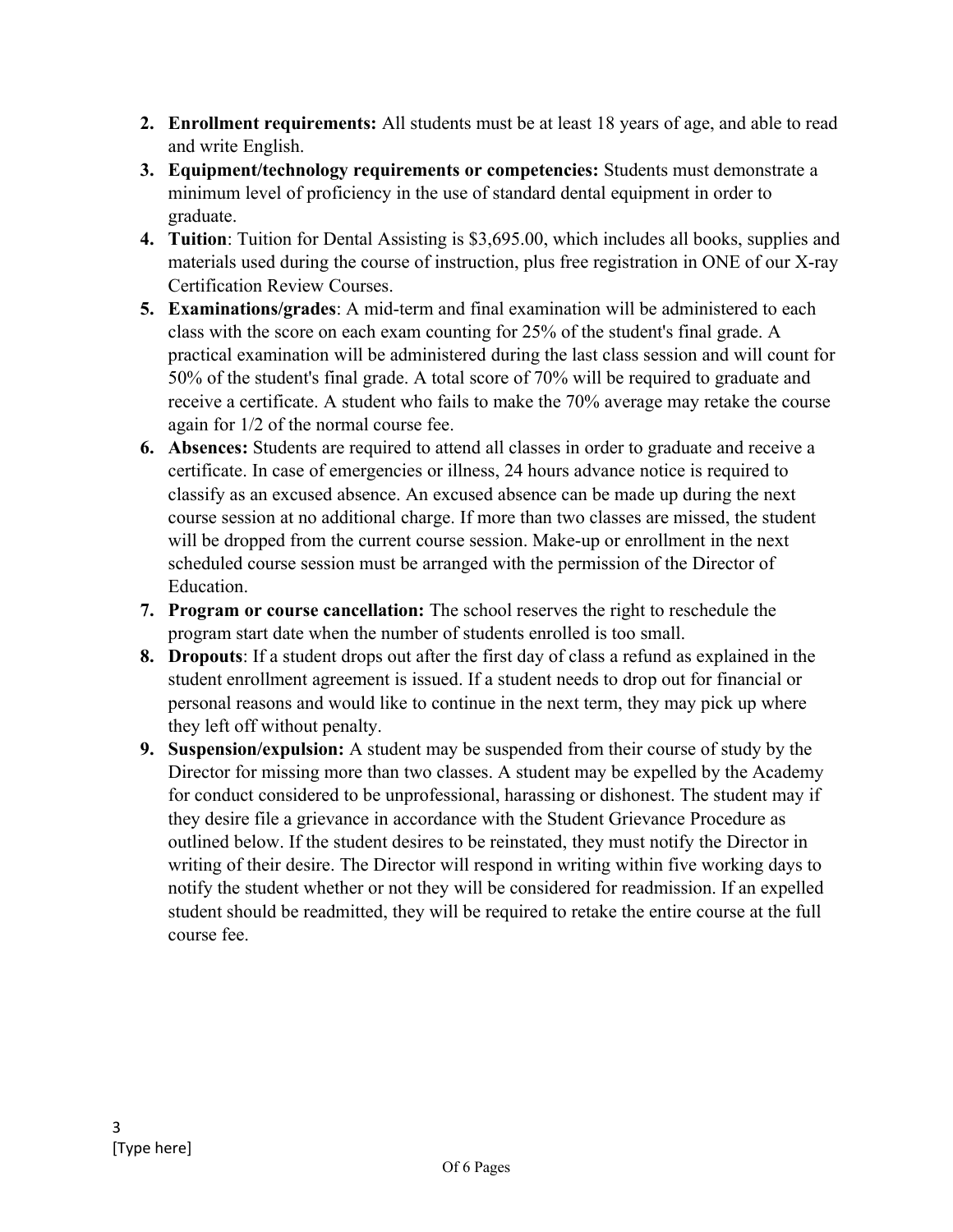**Graduate Employment Opportunities:** The job market for Dental Assistants is currently outstanding and is expected to be so indefinitely. Our staff maintains a list of Dental offices currently looking for assistants. The Internet and social media also contain listings of Dental offices looking for new employees as well. Notice required under 16 CFR 433: The licensee does not guarantee: i. Job placement to graduates when the program is complete; or ii. Credits or coursework will transfer to another school, college, or university.

**Requirements for Graduates to practice:** There are currently no requirements in the state of Arizona for a person to practice dental assisting. We do encourage all of our students to pursue X-ray and coronal polish certifications thorough the state as soon as possible, as it will increase their chances for employment.

**Tuition reductions, discounts, loans, etc.:** There are no tuition reductions, discounts, educational loans or scholarships available.

## **Acknowledgements:**

1. Within 10 days from the date a licensed institution revises a catalog or publishes a new catalog, the licensee shall submit a written or electronic copy of the catalog to the State Board pursuant to their requirements.

2. Catalog shall be available to students and prospective students in a written or electronic format.

**Catalog availability:** A copy of this catalog shall be given to each student no later than the first day of class.

**Special Cases:** Those students wishing to cancel their enrollment for illness or personal reasons that make it impractical for them to complete the program, may resume their course of study in the next class series with no financial penalty, or the school may choose to make a settlement which is reasonable and fair.

Refunds will be issued within 30 days of the date of student notification, or date of school determination (withdrawn due to absences or other criteria as specified in the school catalog), or in the case of a student not returning from an authorized Leave of Absence (LOA), within 30 days of the date the student was scheduled to return from the LOA and did not return.

**Student Records:** No credit is awarded for previous education, training, work or life experience. The school does not maintain records of student's classroom attendance once the class has been completed. Records of student attendance, financial information, and grades are kept by the school, and are available to the student upon receipt of a written request for said records.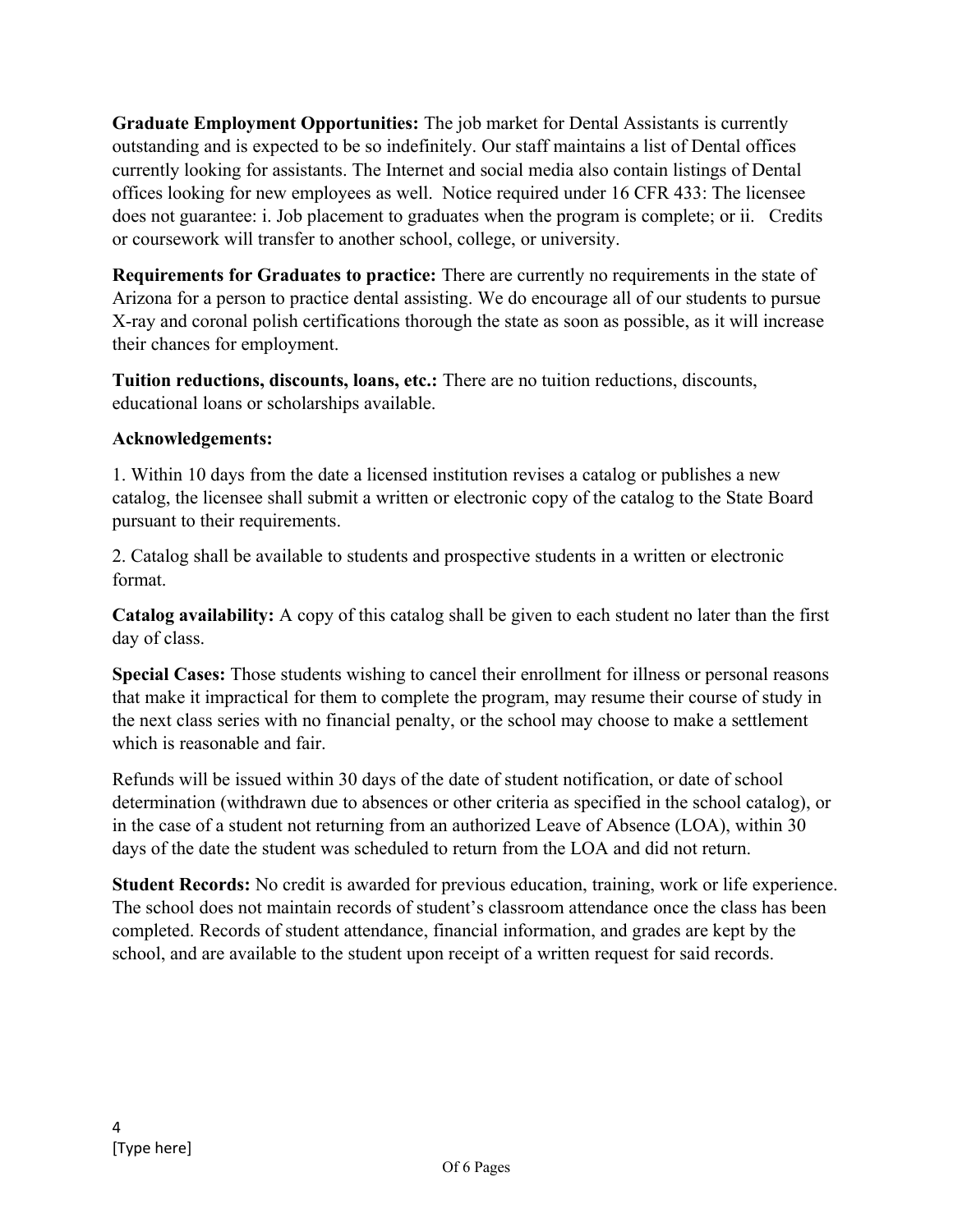## **Refund Policy:**

*Rejection:* An applicant rejected by the school is entitled to a refund of all monies paid.

*Three-Day Cancellation:* An applicant who provides written notice of cancellation within three days (excluding Saturday, Sunday and Federal of State holidays) of signing an enrollment agreement is entitled to a refund of all monies paid. No later than 30 days of receiving the notice of cancellation, the school shall provide the 100% refund.

*Other cancellations:* An applicant requesting cancellation more than three days after signing an enrollment agreement and making an initial payment, but prior to entering the school, is entitled to a refund of all monies paid minus a registration fee of \$50.

*Refund after the commencement of classes:* 

- 1. Procedure for withdrawal/withdrawal date.
	- a. A student choosing to withdraw from the school after the commencement of classes is to provide written notice to the Director of the school. The notice is to indicate the expected last date of attendance and be signed and dated by the student.
	- b. For a student who is on authorized Leave of Absence, the withdraw date is the date the student was scheduled to return from the Leave and failed to do so.
	- c. A student will be determined to be withdrawn from the institution if the student has not attended any class for 30 consecutive class days.
	- d. All refunds will be issued within 30 days of the determination of the withdrawal date.
- 2. Tuition Charges.
	- a. Before the beginning of classes, the student is entitled to a refund of 100% of the tuition (less the registration fee or \$50.)
	- b. After the commencement of classes, the tuition refund (less the registration fee of \$50, if applicable) amount shall be determined as follows:

| % of clock hours attempted:                       | <b>Tuition refund amount:</b> |
|---------------------------------------------------|-------------------------------|
| $10\%$ or less                                    | 90%                           |
| More than $10\%$ and less than or equal to $20\%$ | 80%                           |
| More than $20\%$ and less than or equal to $30\%$ | 70%                           |
| More than $30\%$ and less than or equal to $40\%$ | 60%                           |
| More than $40\%$ and less than or equal to $50\%$ | 50%                           |
| More than $50\%$                                  | No refund is required         |

*Books and Supplies:* There is no refund for equipment, books and supplies received by the student.